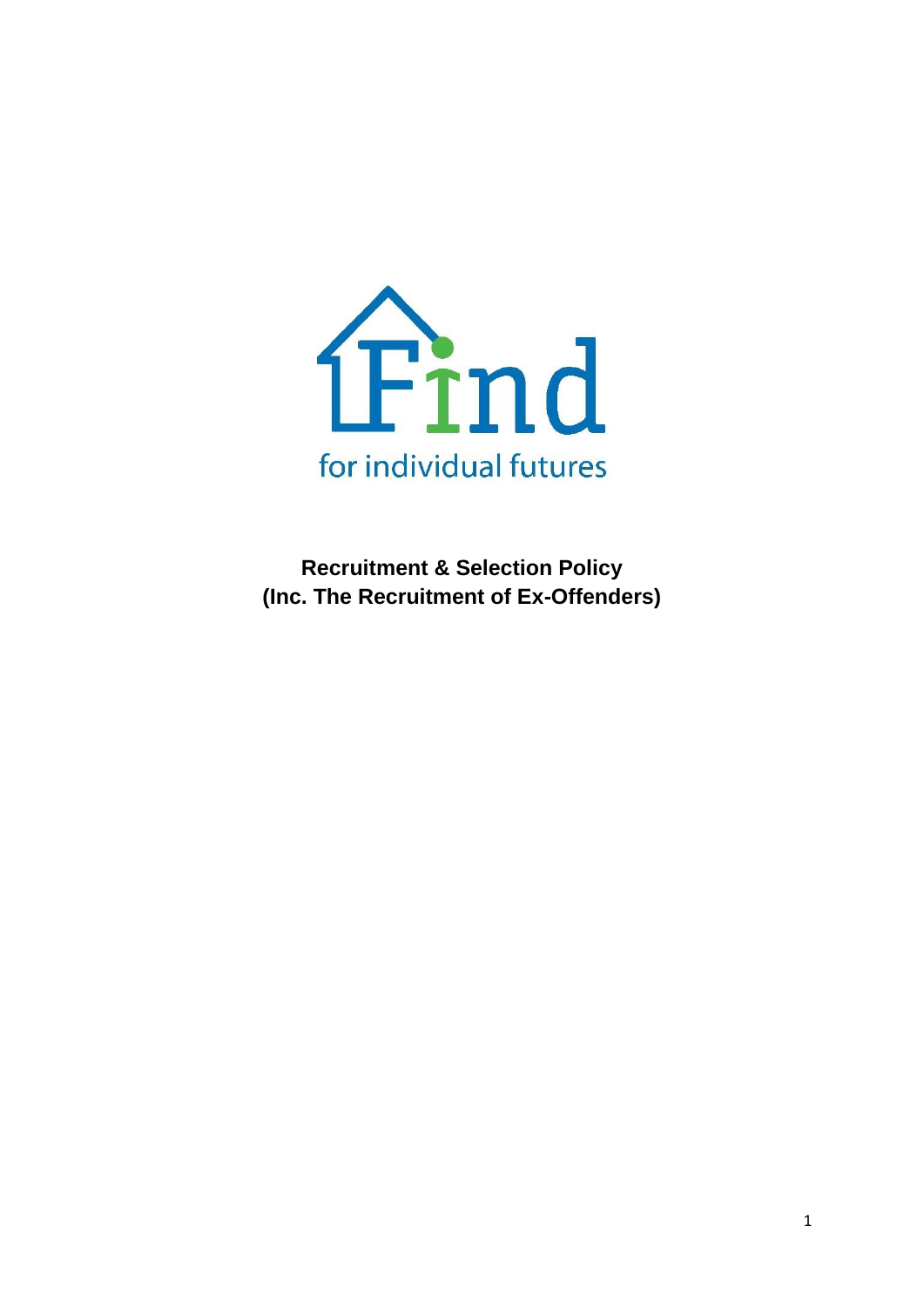The ability of FiND to consistently provide high quality care and support is dependent on the recruitment and selection of employees who are well matched to the role and committed to the vision, values, aims and success of the charity.

In order to meet our organisational and operational objectives, FiND needs to ensure that on each and every occasion we recruit the right candidate. Effective recruitment and selection will result in an effective and efficient workforce.

This policy sets out the processes for the recruitment and selection of all staff to the charity. They are designed to:

- Ensure the charity meets its legal obligations
- Ensure that the person most suited to the job is appointed solely on the basis of merit
- Ensure that all those involved in the recruitment and selection process have clear procedures to follow at each stage of the process.

The recruitment process is often the first experience a person has of the charity. It is important that we ensure that this is a positive experience, whether the applicant is successful or not. We can ensure that the process is a positive one by having panel members who are knowledgeable in recruiting staff alongside clear processes and guidelines.

# **Principles.**

FiND will recruit and select all employees in an equitable, effective and efficient manner that will ensure the provision of the appropriate personnel able to meet the role requirements. FiND is committed to recruit all staff on merit in order to provide quality services that meet the needs of the people who access our services.

The recruitment and selection process will be based on the requirement of the role and in particular will refer to the criteria stated in the accompanying job description and specification.

All correspondence and information relating to the recruitment process must be treated by all concerned in the strictest of confidence. Any attempt made by a candidate to influence either directly or indirectly the decision of the panel will lead to their automatic disqualification from the process.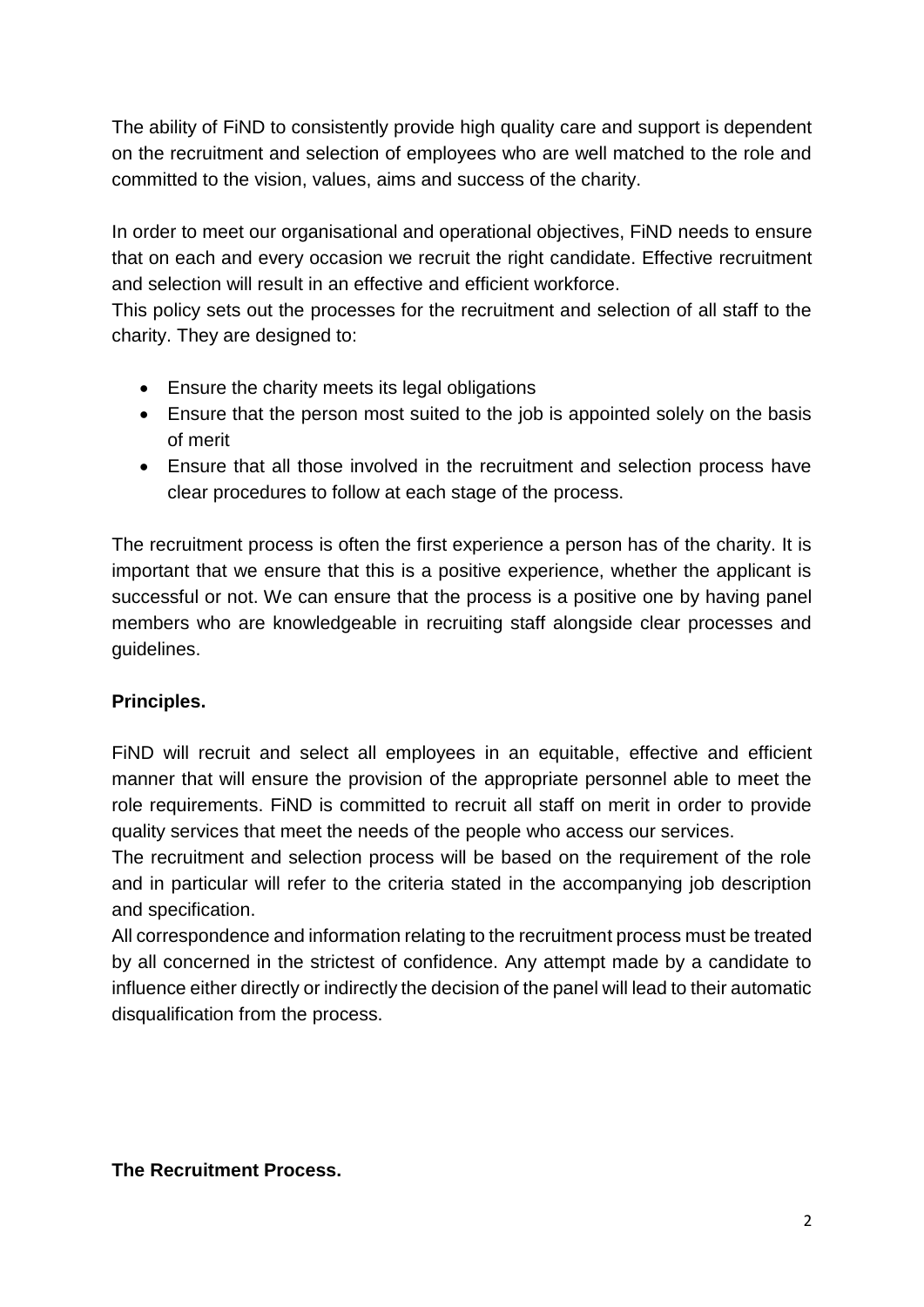The Need to Recruit.

Vacancies across the charity can arise for a number of reasons. When the vacancy arises the Service Manager in consultation with Senior Manager must consider the needs of the service and staffing ratios (where applicable) to ensure a safe, high quality service is maintained.

### **Job Analysis.**

To attract and successfully recruit the correct candidate, an accurate picture of the role and its requirements should be available. This will include:

- A Job Description detailing the functions, responsibilities and accountabilities within the job
- A Job Specification Listing the particular aptitudes, skills and abilities required for the role.

The job description and specification are interlinked and provide foundation for the quality, fairness and equity throughout the process. An accurate and up to date job description and specification should be in place before any post can be advertised, either internally or externally.(Once in place, these documents should be regularly reviewed to ensure they remain current and an accurate reflection of the role).

#### **Equal Opportunities.**

All employees involved in the recruitment and selection process have a duty to ensure there is no discrimination or unfairness throughout the process. Employees should adhere to employment legislation. For further guidance please refer to FiND's Equal Opportunities Policy.

#### **Advertising Vacancies.**

In the first instance, Managers should consider whether the post can be advertised internally. This will relate particularly to considering Bank staff for permanent positions or to opportunities for promotion to existing staff.

Currently, FiND advertises all vacancies through the recruitment search engine 'Indeed' alongside social media and the FiND website. On occasions additional methods of advertising will be utilised at the discretion of the Senior Manager. All vacancies should follow the set advertisement which outlines:

- The job title, details of the role, salary and conditions
- The location of the vacancy
- Any specific qualifications or skills required
- The method of application to be adopted –application forms (No CV's).

#### **Information to Prospective Applicants.**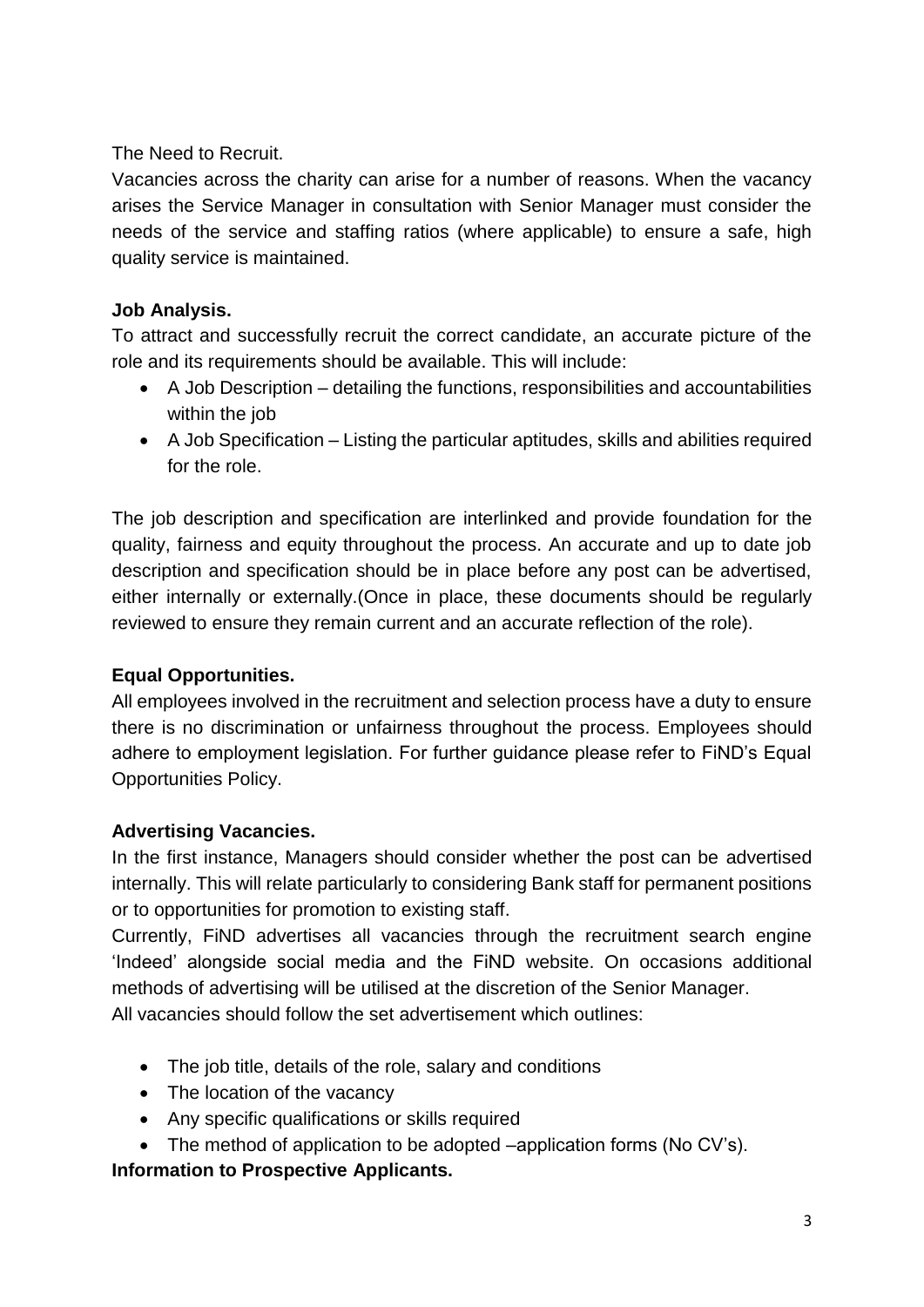When a prospective candidate makes contact with the charity regarding a vacancy, they should be sent a Job Description, Job Specification, privacy statement and Application Form to complete and return by a set deadline.

Wherever possible an agreed timetable for the recruitment and selection process will be arranged and agreed by the Service Manager and other members of the senior team (as appropriate) prior to advertising the role.

Candidates declaring a 'confidential disclosure' should be advised to do this by returning their disclosure in a sealed envelope marked 'confidential disclosure' attached to their application. Senior staff should ensure that all returned application forms and disclosures are stored securely to protect confidentiality.

# **Shortlisting.**

The short-listing process to select candidates for interview will be followed following the vacancy closing date. The following guidance should be followed in respect to shortlisting:

- a) Short-listing should only be done by those individuals who will be interviewing
- b) Short-listing should be done on job related criteria only
- c) There should be no pre-conceived idea of the actual number of applicants to be seen
- d) Short-listing should not take into account an individual's race, disability, age etc.
- e) The job related criteria should be applied to all applicants in a fair and consistent way

An attempt should be made to match the applicant's skills and experience, as shown on the application form, with the requirements of the job description and specification. The short-listing panel should use a marking criteria to identify the prospective candidates who can be described as being the 'best fit' for the requirements of the vacancy.

After the initial screening, a rejection letter should be sent to candidates who were not successful for interview. All of the rejected applications should be placed in a secure and confidential file and disposed of 3 months from the date of the rejection letter.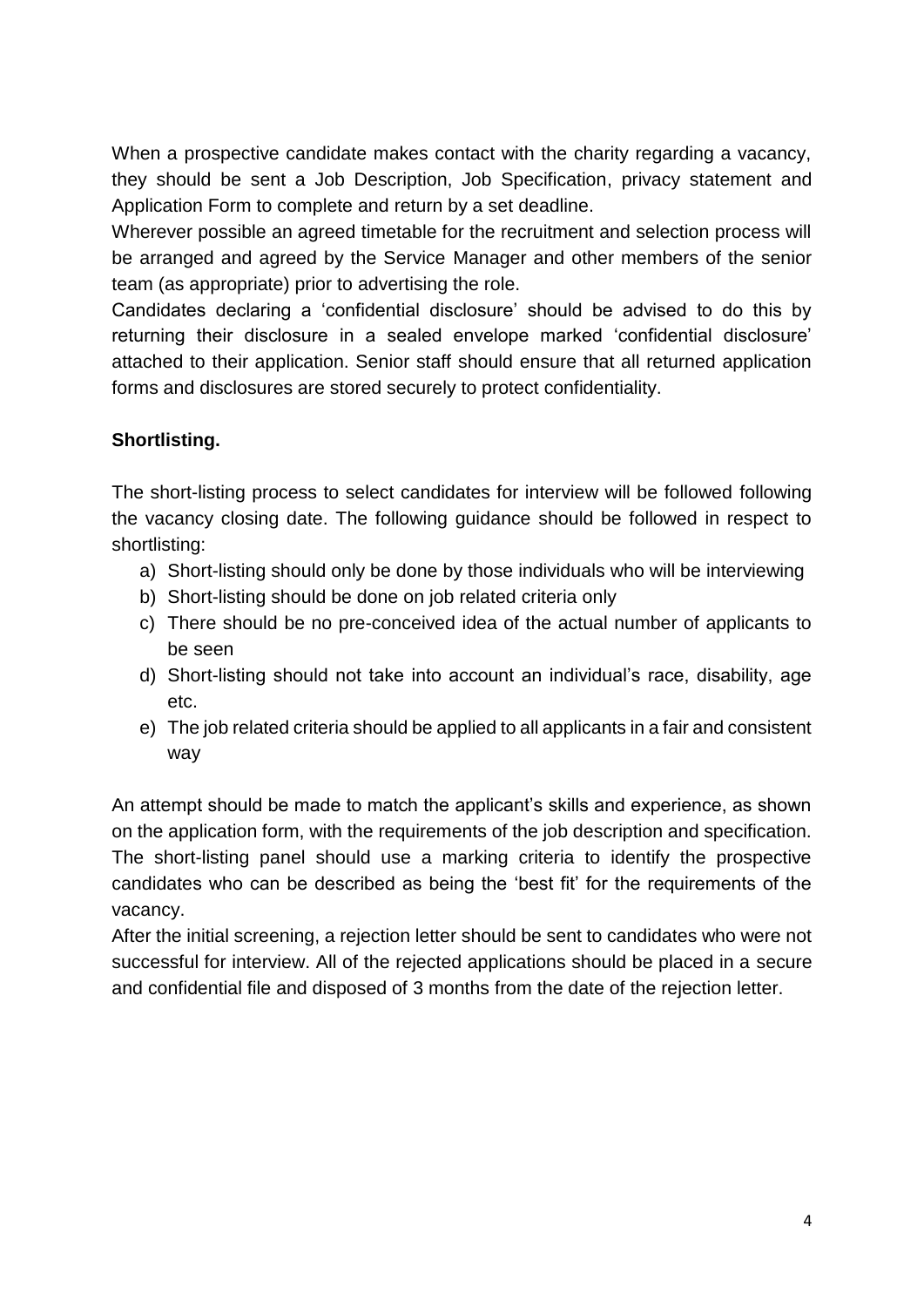# **The Interview Process**

In order to allow all candidates and the panel an opportunity to display and appraise all the necessary knowledge, skills and aptitudes FiND may widen the selection process according to the post. The recruitment of staff working directly with the people who attend FiND will include a number of selection methods drawn from the following:

- A written exercise
- A computer based exercise
- Spending time with some people who come to FiND
- Group work exercise
- Presentation
- Formal Interview

#### **The Formal Interview**

*Preparation* – FiND will ensure that:

- All parties concerned are notified of the specified time, date and location of the interview
- All candidates know to bring specific documentation (if applicable)
- The interviewing panel consists of at least two senior staff
- The panel agree on a set of interview questions to use
- The panel plan questions to elaborate on specific areas in the application form (e.g. missing dates in employment history)
- A structure/timeframe is agreed to the process
- There is sufficient cover and use an area free from interruptions

*Conduct* – FiND will ensure that:

- All candidates are made to feel welcome and put at ease
- Outline FiND's background (where applicable)
- All candidates are informed that the interviews are following an equal opportunities procedure and that all candidates are treated in the same way
- Open ended questions are used to encourage discussion
- No discriminatory questions are asked
- Provide an opportunity for the candidate to ask questions
- Candidates are informed as to how and when they can expect to hear the outcome of the interview

All interviews will be conducted on an objective basis, concentrating on the knowledge, skills and abilities of the applicant and their ability to fulfil the job requirements. Questions and other selection criteria used must relate to the requirements of the role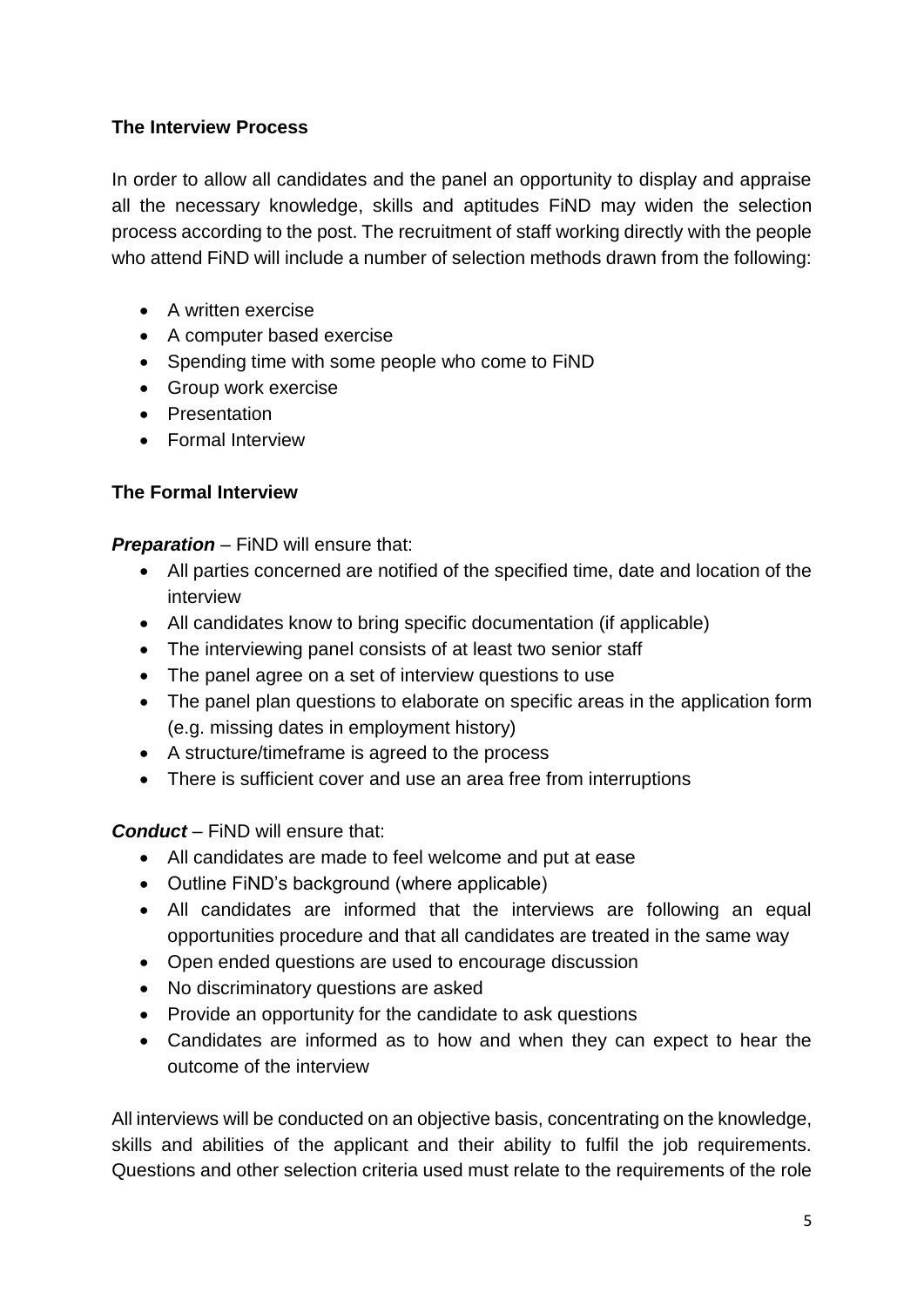and their abilities to undertake them within the FiND environment. Clear and concise interview notes should be made by everyone on the panel and kept with each application.

At the end of the interview process, the panel must form a clear and objective view of each candidate and the reason for their decision which must be recorded and retained for a period of 3 months for unsuccessful candidates. Records for successful candidates will be retained in their personnel file.

### **Post Interview.**

The offer of employment should be made as soon as possible and usually via a telephone conversation with the candidate.

When a verbal or written offer of employment is made and accepted, a contract exists. The letter of employment should always be a conditional offer, subject to the charity obtaining satisfactory references, health assessment for the role and a satisfactory enhanced disclosure check (Where applicable).

In addition, successful candidates will be asked for verification of their identity and qualifications. Original documents should be seen and copies placed in the individuals personnel file.

Employers are required by law to issue and individual written statement of the main terms of employment within two months of the employee's commencement date. It is important that any offer letter contains details of any particular terms and conditions of employment offered so there are no misunderstandings and so that the written statement is correct.

Successful candidates will be issued with the standard FiND contract for the post which they have been appointed, which will include details of pay and conditions of employment, including the period of probation. The candidate will be asked to sign a copy of the contract and return this for their personnel file, whilst retaining a copy for their own records.

Unsuccessful candidates will be sent a rejection letter with the offer of feedback from the service manager should they wish to utilise this opportunity.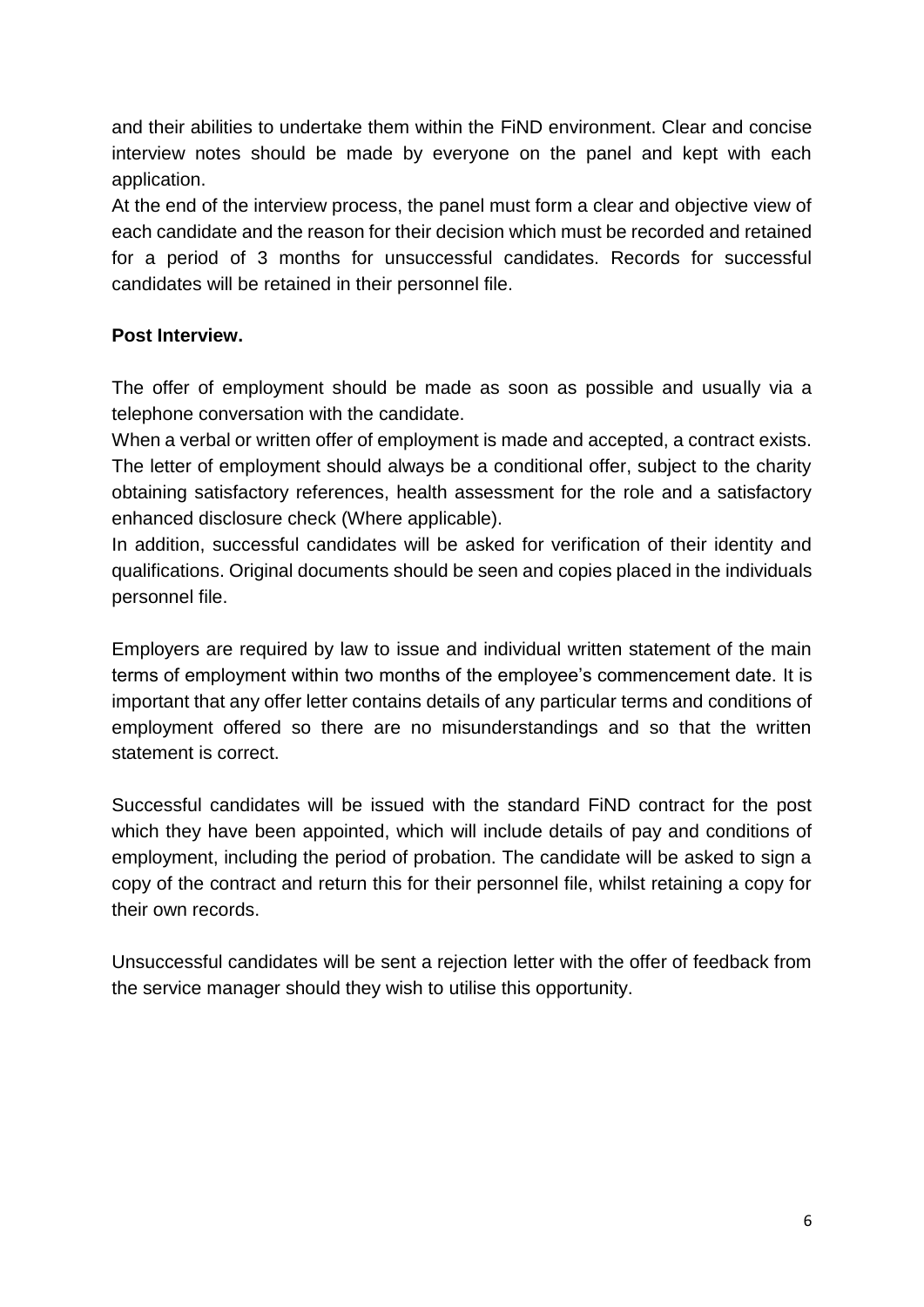# **References.**

References will be used to confirm the final recruitment decision. A minimum of two written references will be requested for successful candidates, one of which should be the individuals most recent or current employer. The purpose of obtaining references is to put an additional safeguard into the recruitment process which may affect the decision to employ the individual.

Service managers should telephone referees once a written reference has been received to verify its legitimacy and to draw reference to lack of detail or any discrepancies, inconsistencies or doubts about the candidate's suitability. Managers should ensure they make a written record of the conversation.

#### **Induction.**

Upon obtaining a satisfactory disclosure check, references and health assessment, the manager will confirm a start date to begin the individual's induction into FiND. It is the managers responsibility to ensure that the induction process is planned, implemented and for purpose.

### **Exit Interviews.**

Service managers should carry out an exit with all employees leaving the service. The exit interview will explore the individual's reasons for leaving and provide an opportunity to gain feedback on the organisation. Any concerns raised by an employee during their exit interview should be reported to the Senior Manager at the earliest convenience.